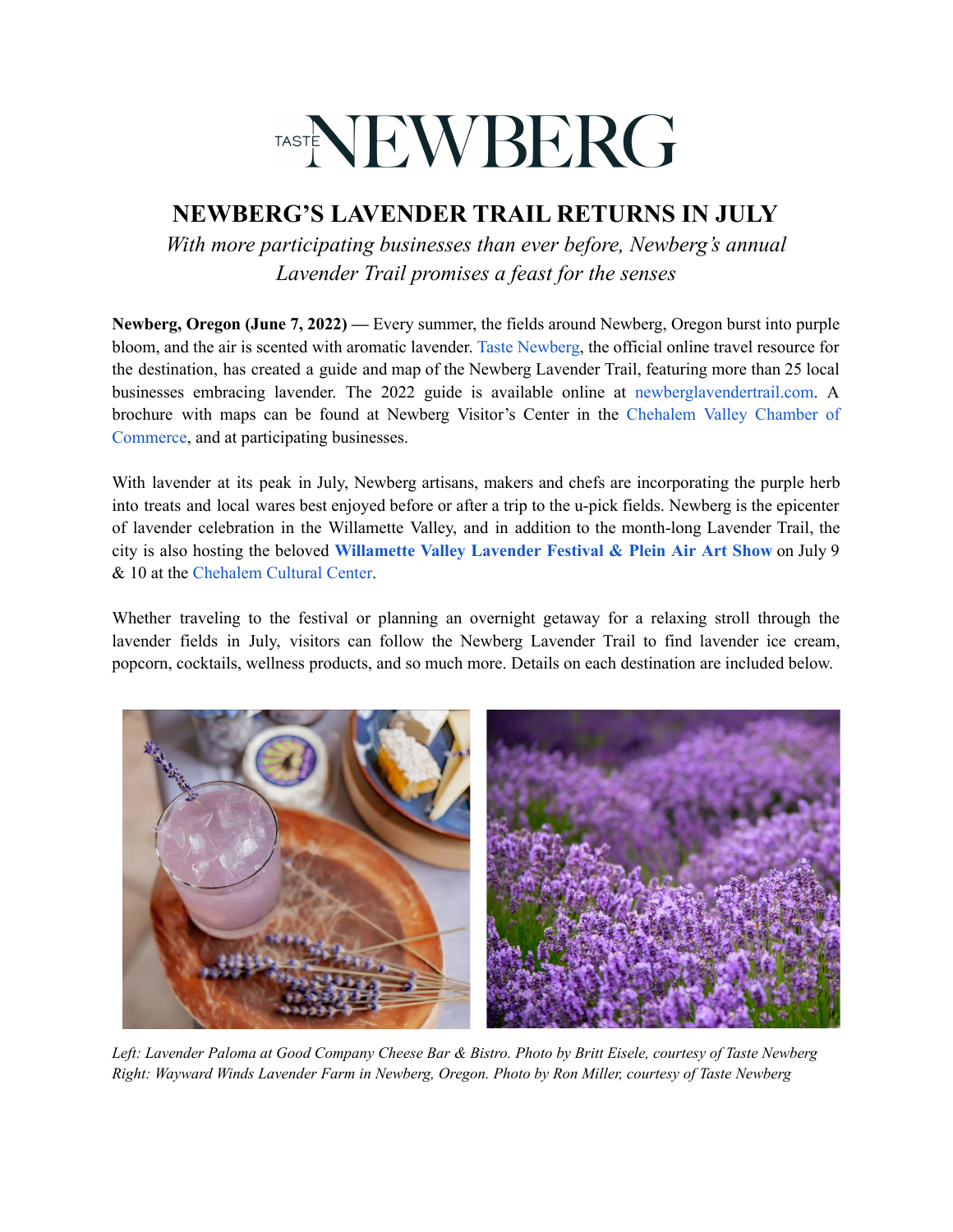#### **Destinations on the Newberg Lavender Trail**

### **Lavender Farms**

**[Chehalem](https://www.facebook.com/pg/ChehalemFlatsFarmMarket/about/?ref=page_internal) Flats Farm Market:** This lavender farm offers u-pick and fresh bouquets, as well as a wide array of locally-made lavender products in its charming farm shop. As summer progresses, the farm sells seasonal produce, including tomatoes, figs, and more. Chehalem Flats is open Fridays and Saturdays.

**[Wayward](https://olfactorywarehouse.com/) Winds:** One of the largest lavender fields in Oregon, this breathtaking farm offers u-pick, plants and bouquets, a lavender maze, abundant photo opportunities, lavender wreath-making classes, and lavender refreshments — including nine different varieties of sno-cones and Italian sodas. They also have a gift shop with culinary, home and personal care products. This higher elevation farm is open daily from July 1 through August 14 in 2022, with free admission. Wayward Winds also hosts the Plein Air Paint Out during the [Willamette](https://www.chehalemculturalcenter.org/lavender) Valley Lavender Festival.

### **Lodging**

**The [Allison](https://www.theallison.com/) Inn and Spa**: The luxury resort and spa features in-room amenities scented with lavender to enjoy in their guest room soaking tubs, including lavender-infused bath salts, lotion and soap, as well as lavender spa treatments in the award-winning spa.

**[Chehalem](https://chehalemridge.com/blog/lavender-in-willamette-valley/) Ridge Bed & Breakfast**: Within walking distance of Wayward Winds Farm, Chehalem Ridge B&B provides an idyllic respite in Oregon wine country, with spectacular views of the Chehalem Valley. In July, the B&B offers a "Lavender Refresh" package to add on to any room reservation, which includes house-made lavender lemonade, lavender shortbread cookies and a lavender bath soak -- all made with locally grown lavender.

**The [Setting](https://www.thesettinginnwillamette.com) Inn**: In July, guests at this fully renovated luxury inn are welcomed with a lavender rose seltzer drink and turn-down service comes with a lavender shortbread cookie. All guests receive a small bottle of lavender syrup as a take-home souvenir. The hotel's lavender products are made with local lavender from nearby Wayward Winds Lavender Farm.

#### **Food & Drink**

**[Caravan](https://caravancoffee.com) Coffee**: The local coffee roaster in Newberg's Flight District offers locally baked shortbread and scones to pair with their artisan coffee drinks and flights, including a special lavender shortbread this July.

**[Chapters](http://www.chaptersbooksandcoffee.com/) Books and Coffee**: This independent bookstore and café in Downtown Newberg has a number of lavender offerings, including herbal teas, coconut-lavender lemonade and lavender chai lattes.

**Cream [Northwest:](http://www.creamnorthwest.com/)** This Newberg ice cream company makes seasonal, small-batch flavors, served from their scoop shop inside Chapters Books and Coffee. In the summer, Cream features artisanal lavender ice cream and sorbet.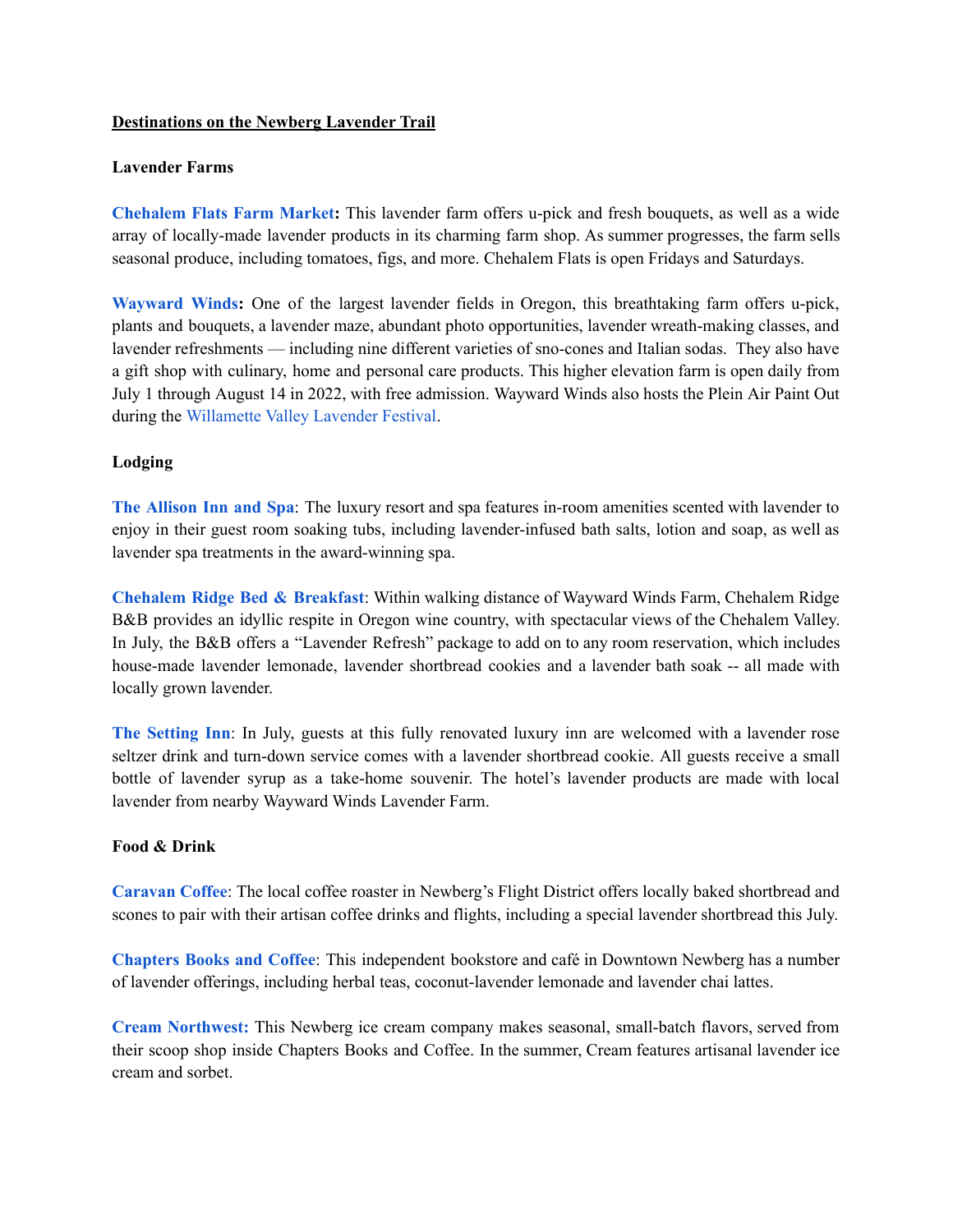**[Coffee](https://coffeecatcoffeehouse.square.site/) Cat Coffee House:** This downtown café features a variety of signature drinks for lavender lovers like "The Bees Knees," a mix of green tea, lavender, and honey. Other lavender drinks include lavender lemonade and a lavender-infused London Fog.

**Coffee [Cottage](https://www.facebook.com/The-Coffee-Cottage-52236840699/)**: Downtown Newberg's local coffee roaster bakes fresh lavender-rosemary scones daily, and currently features house-infused lavender and lavender-rosemary syrups that can be added to iced or hot teas and coffee drinks. The location has a drive-thru, a renovated interior and expanded outdoor seating bordered by lavender.

**Good [Company](https://goodcompanycheese.com/) Cheese Bar & Bistro:** A one-stop shop for picnic provisions in wine country. Throughout July, look for lavender honey cider, lavender chèvre, strawberry lavender jam, blackberry lavender jam, Durant lavender fused olive oil, lavender candies, and lavender cucumber seltzer. A lavender cocktail, the Lavender Paloma (pictured above), is available in the bistro.

**[Honey](https://honeypie.pizza) Pie Pizza**: The popular pizzeria in a Downtown Newberg alley serves lemon-lavender cookies during peak lavender season.

**Jem 100 Ice [Cream](http://jem100.com/) Saloon**: This 1950s-style ice cream and burger shop scoops up lavender ice cream and milkshakes — one of over 30 flavors of ice-cold refreshment.

**[Lemon](https://www.lemonandolivefoods.com) and Olive**: The newest addition to Downtown Newberg's The Bite food cart pod offers lemon-lavender olive oil cakes during lavender season.

**[Luckee](https://luckeedutch.com) Dutch Bakery**: This bakery in Downtown Newberg bakes lavender & blueberry muffins and scones, and on occasion, lavender macarons. They offer both traditional and wheat-free baked goods.

**Miss [Hannah's](https://www.misshannahspopcorn.com/) Gourmet Popcorn:** The artisanal popcorn shop features lavender-infused popcorn throughout July, in addition to their many other craveable popcorn flavors.

**[Newbergundian](https://www.newbergundian.com) Bistro**: The farm-to-table restaurant offers lavender specials throughout the month of July.

**Old [Town](https://www.oldtownbarnewberg.com) Bar & Grill**: This popular Downtown Newberg tavern under new ownership features a Red Hills Lavender Lemon Drop on its cocktail menu during the month of July.

**[Sprinkles](https://www.sprinklesofjoy.net) of Joy**: This sweet tooth's haven bakes lavender shortbread cookies during lavender season.

**[SubTerra](https://subterrarestaurant.com) Kitchen & Cellar**: The recently renovated restaurant highlights lavender across its July dinner menu: in a cocktail with gin, Chartreuse, Luxardo, lime, lavender syrup and Crème de Violette; as an entrée of sesame-crusted ahi tuna with lavender-scented tamaru butter sauce; and in two desserts: lavender vanilla custard with almond florentine and lavender truffles. A box of 12 lavender truffles can also be ordered to enjoy at home.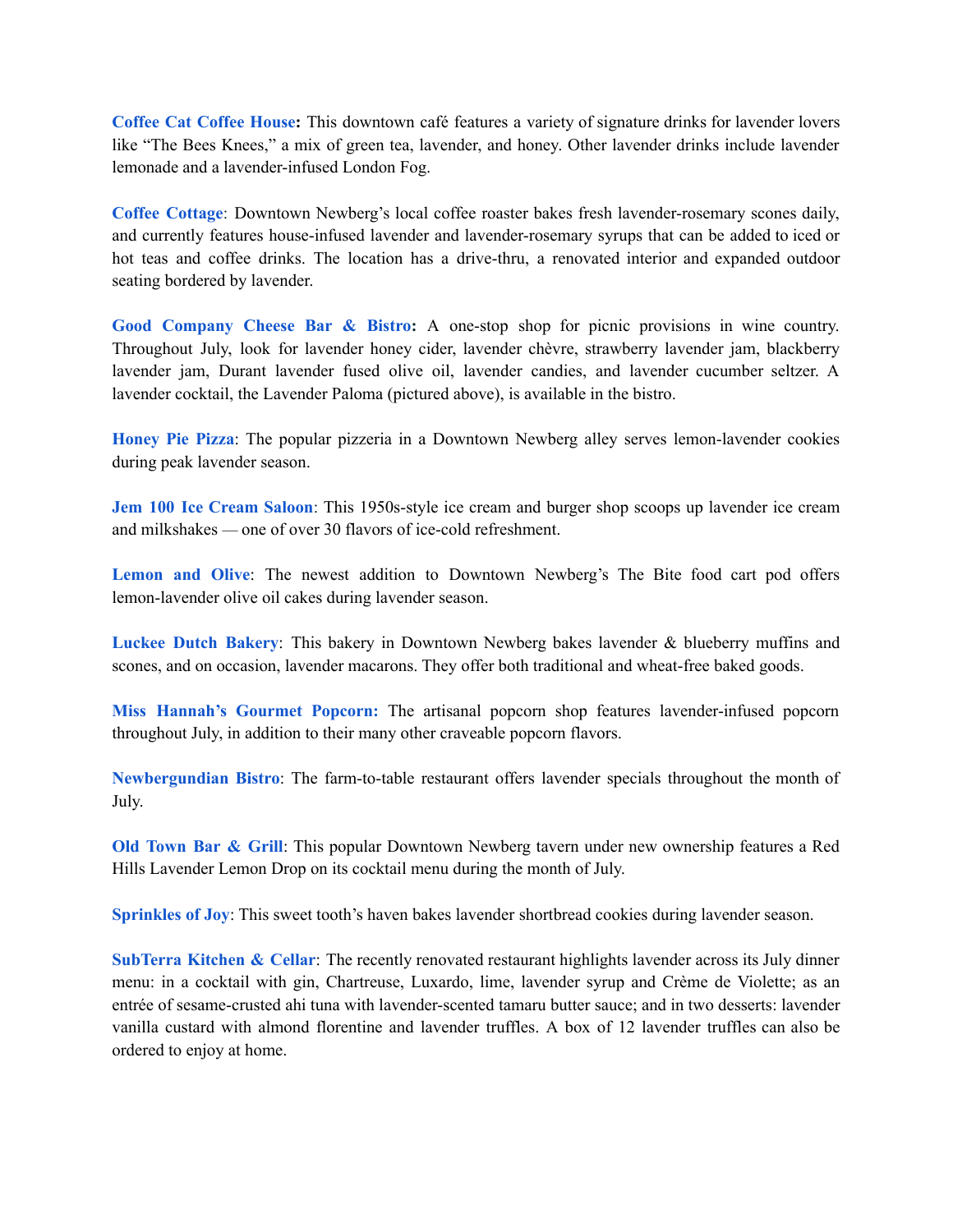**Teeter Totter [Sweets](https://www.facebook.com/teetertottercandy/) and Treats**: This retro sweets shop offers house made lavender-infused confections in July, as well as myriad candies, soft serve ice cream and sundaes.

### **Shopping & Arts**

**Abigail's Gift [Boutique:](https://www.abigailsgifts.shop/)** Everything inside this downtown Newberg gift store is made in-house, from housewares to art, jewelry and more. Abigail's features a line of lavender scented soap, lotion, candles, and other body care products.

**ART [Elements](https://www.artelementsgallery.com/pages/about-us)**: In July, the Downtown gallery features a special display of paintings of local lavender scenes, all created by local artists.

**Art with [Elegance](https://www.artwithelegance.com) - Studio 306**: This mixed media and assemblage jewelry studio has lavender art on display, as well as lavender-themed jewelry for sale. Classes are also available Fridays, Saturdays and Sundays: create your own lavender field painting on a vintage china plate. Reservations are required.

**[Bellingar](https://www.bellingarestates.com/) Estates:** This relaxed family-run winery tasting room looks out onto vineyards and lavender gardens. On Sunday, July 17, Kim Bellingar will conduct a lavender wreath-making class; details are available on their website.

**The Little [Lavender](https://www.littlelavenderfarm.com/) Shop:** At this jewel-box of a flower shop tucked in a downtown Newberg alley, the Little Lavender Shop features lavender bouquets and an array of lavender-centric culinary, home, bath, and body products made at their nearby farm.

**[Meraviglioso](https://www.facebook.com/meravigliosowinery) Winery**: This Newberg winery will offer lavender-themed painting classes and wreath-making classes in July.

**[Ritual](https://www.ritualandfancy.com/) + Fancy**: This charming new shop will celebrate its grand opening in late June, just in time for lavender season. It's the retail outpost for a locally made line of luxurious aromatherapy candles and bath products designed to bring about a sense of balance and relaxation with botanical ingredients – many of which contain lavender.

### **About Taste Newberg**

Taste Newberg is the official online travel resource and Destination Marketing Organization (DMO) for Newberg, Oregon. Newberg is the gateway to Oregon's Willamette Valley, the first Yamhill County town on Oregon's Route 99W driving from Portland — the famous route to hundreds of vineyards and wineries. Over 70 wineries claim an address in Newberg itself, ranging from Oregon Pinot Noir pioneers like Adelsheim and Rex Hill wineries with bucolic estate vineyard sites, to seven tasting rooms within walking distance of each other downtown. Newberg's charming, walkable downtown is dotted with owner-operated restaurants, cafés, locally-owned galleries and shops, as well as the Chehalem Cultural Center, George Fox University, and the Hoover-Minthorn House, the only presidential site in the Pacific Northwest. Newberg's peaceful, picturesque surroundings can be enjoyed through vineyard tours, river paddles, hikes, walking trails, golf, cycling, hot air balloon rides, scenic drives, or a simple picnic in one